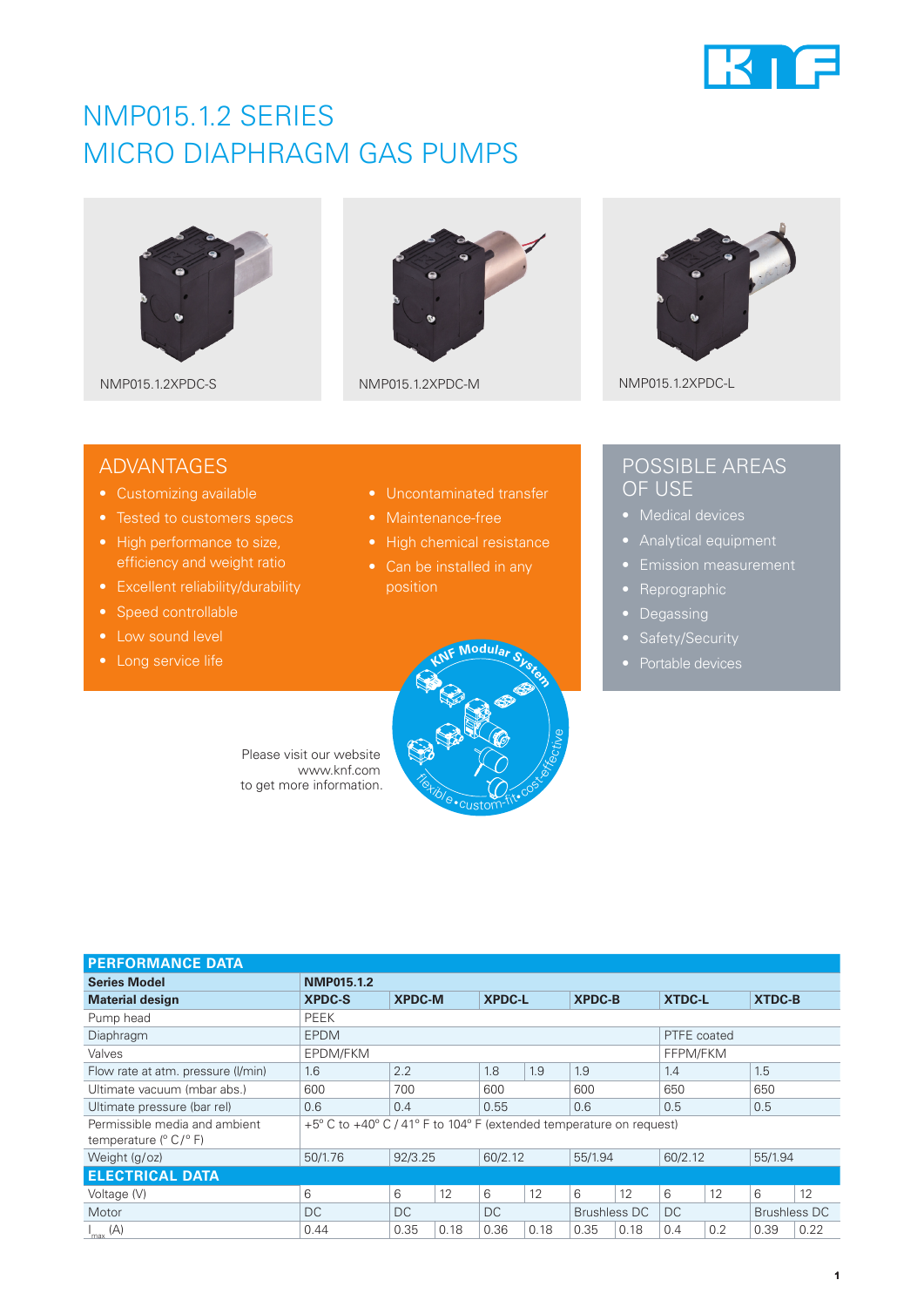| <b>PERFORMANCE DATA</b> |                                                    |                                            |                                          |  |  |
|-------------------------|----------------------------------------------------|--------------------------------------------|------------------------------------------|--|--|
| <b>Series model</b>     | <b>Flow rate</b><br>at atm.<br>pressure<br>(1/min) | Max.<br>operating<br>pressure<br>(bar rel) | <b>Ultimate</b><br>vacuum<br>(mbar abs.) |  |  |
| NMP015.1.2XPDC-S 6V     | 1.6                                                | 0.6                                        | 600                                      |  |  |

# NMP015.1.2XPDC-S NMP015.1.2XPDC-M

| <b>PERFORMANCE DATA</b> |                                                    |                                            |                                          |  |  |
|-------------------------|----------------------------------------------------|--------------------------------------------|------------------------------------------|--|--|
| <b>Series model</b>     | <b>Flow rate</b><br>at atm.<br>pressure<br>(1/min) | Max.<br>operating<br>pressure<br>(bar rel) | <b>Ultimate</b><br>vacuum<br>(mbar abs.) |  |  |
| NMP015.1.2XPDC-M 6V     | 22                                                 | 0.4                                        | 700                                      |  |  |
| NMP015.1.2XPDC-M 12V    | 2.2                                                | 0.4                                        | 700                                      |  |  |



### **NMP015.1.2XPDC-S 6V FLOW CURVE**



**NMP015.1.2XPDC-M** Drehrichtung<br>direction of rotation  $\frac{51.9 \, (2x)}{5 \, \text{Heff} \, \text{Heff}}$  $15.4$ -für Schlauch ID 3<br>/ for hose ID 3  $\bigodot_{\text{AWG28}}^{\text{rot/red}}$ ¦≹  $\delta$ 22 Schwarz/black<br>CAWG28  $\frac{1}{2}$  $2.3$  $24$  $\left[\right]_{(2,3)}$  $28.6$ 54  $150 + 10$ 

### **NMP015.1.2XPDC-M 6V FLOW CURVE**





#### **NMP015.1.2XPDC-M 12V FLOW CURVE**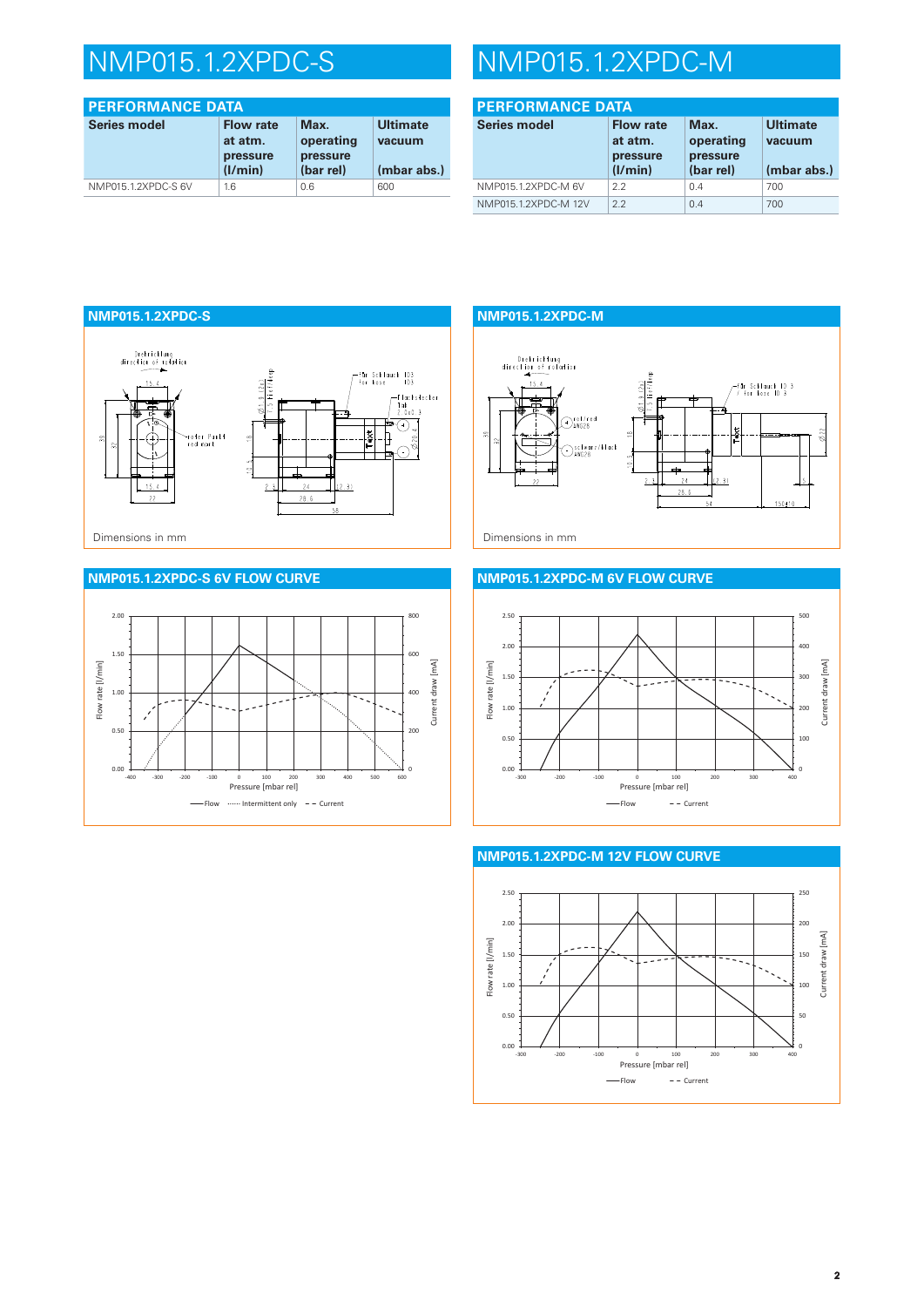| <b>PERFORMANCE DATA</b> |                                                    |                                            |                                          |  |  |
|-------------------------|----------------------------------------------------|--------------------------------------------|------------------------------------------|--|--|
| <b>Series model</b>     | <b>Flow rate</b><br>at atm.<br>pressure<br>(I/min) | Max.<br>operating<br>pressure<br>(bar rel) | <b>Ultimate</b><br>vacuum<br>(mbar abs.) |  |  |
| NMP015.1.2XPDC-L 6V     | 1.8                                                | 0.55                                       | 600                                      |  |  |
| NMP015.1.2XPDC-L 12V    | 1.9                                                | 0.55                                       | 600                                      |  |  |

# NMP015.1.2XPDC-L NMP015.1.2XPDC-B

| <b>PERFORMANCE DATA</b> |                                                    |                                            |                                          |  |  |
|-------------------------|----------------------------------------------------|--------------------------------------------|------------------------------------------|--|--|
| <b>Series model</b>     | <b>Flow rate</b><br>at atm.<br>pressure<br>(1/min) | Max.<br>operating<br>pressure<br>(bar rel) | <b>Ultimate</b><br>vacuum<br>(mbar abs.) |  |  |
| NMP015.1.2XPDC-B 6V     | 1.9                                                | 0.6                                        | 600                                      |  |  |
| NMP015.1.2XPDC-B 12V    | 1.9                                                | 0.6                                        | 600                                      |  |  |



### **NMP015.1.2XPDC-L 6V FLOW CURVE**





## **NMP015.1.2XPDC-B** .<br>Drehrichtung<br>ection of roto Für Schlauch ID3<br>| for hose ID3  $\frac{1}{2}$ Orof/red blau/blue<br>Awg26  $10-5$  $2.3$  $24$  $(2.3)$  $28.6$

#### **NMP015.1.2XPDC-B 6V FLOW CURVE**





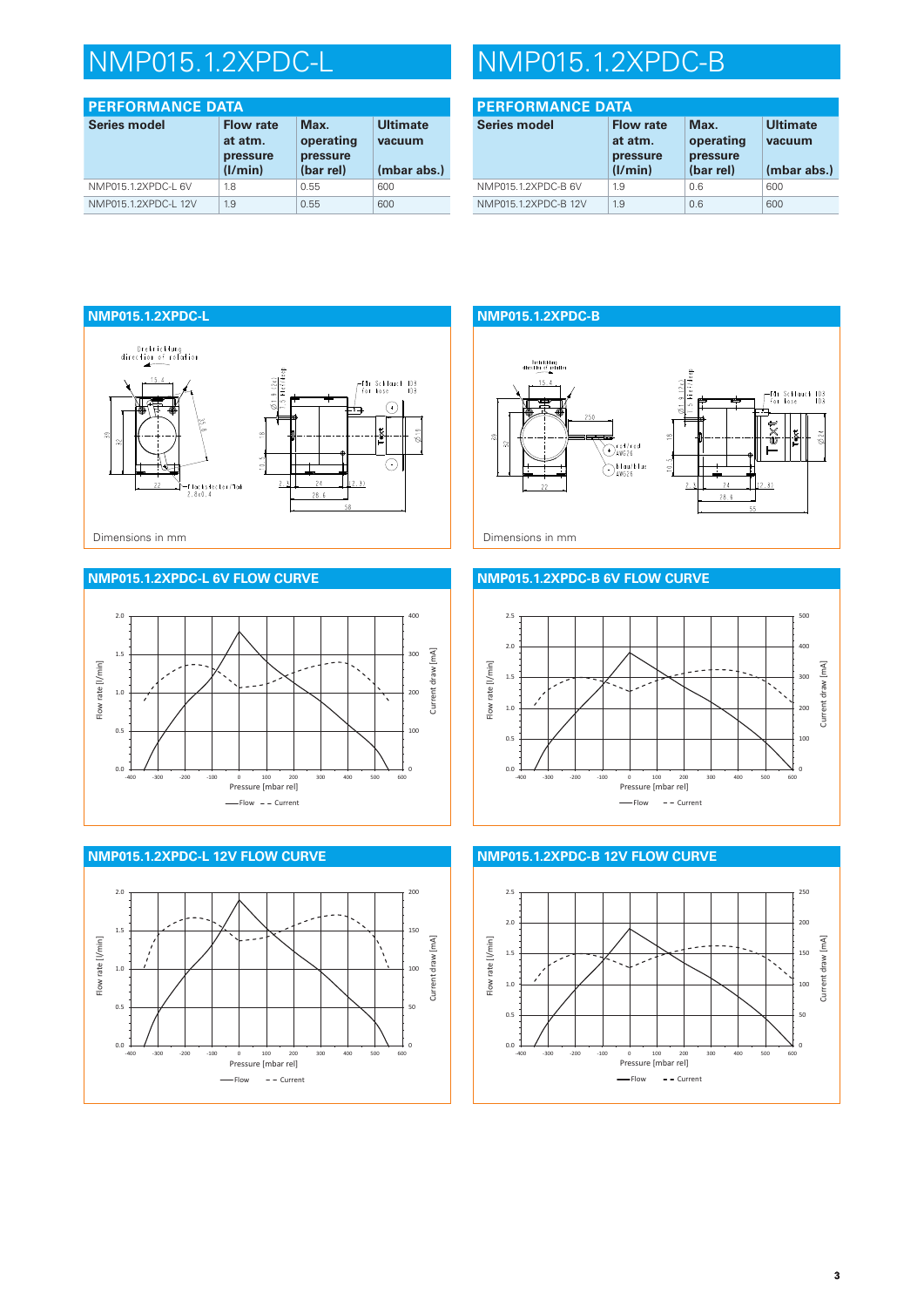| <b>PERFORMANCE DATA</b> |                                                    |                                            |                                          |  |  |
|-------------------------|----------------------------------------------------|--------------------------------------------|------------------------------------------|--|--|
| <b>Series model</b>     | <b>Flow rate</b><br>at atm.<br>pressure<br>(I/min) | Max.<br>operating<br>pressure<br>(bar rel) | <b>Ultimate</b><br>vacuum<br>(mbar abs.) |  |  |
| NMP015.1.2XTDC-L 6V     | 1.4                                                | 0.5                                        | 650                                      |  |  |
| NMP015.1.2XTDC-L 12V    | 1.4                                                | 0.5                                        | 650                                      |  |  |

# NMP015.1.2XTDC-L NMP015.1.2XTDC-B

| <b>PERFORMANCE DATA</b> |                                                    |                                            |                                          |  |  |
|-------------------------|----------------------------------------------------|--------------------------------------------|------------------------------------------|--|--|
| <b>Series model</b>     | <b>Flow rate</b><br>at atm.<br>pressure<br>(1/min) | Max.<br>operating<br>pressure<br>(bar rel) | <b>Ultimate</b><br>vacuum<br>(mbar abs.) |  |  |
| NMP015.1.2XTDC-B 6V     | 1.5                                                | 0.5                                        | 650                                      |  |  |
| NMP015.1.2XTDC-B 12V    | 1.5                                                | 0.5                                        | 650                                      |  |  |



### **NMP015.1.2XTDC-L 6V FLOW CURVE**





## **NMP015.1.2XTDC-B** .<br>Drehrichtung<br>ection of roto Für Schlauch ID3<br>| for hose ID3 ext Orof/red blau/blue<br>DAWG26  $10-5$  $2.3$  $24$  $(2.3)$  $28.6$

#### **NMP015.1.2XTDC-B 6V FLOW CURVE**





#### **NMP015.1.2XTDC-B 12V FLOW CURVE**

**4**